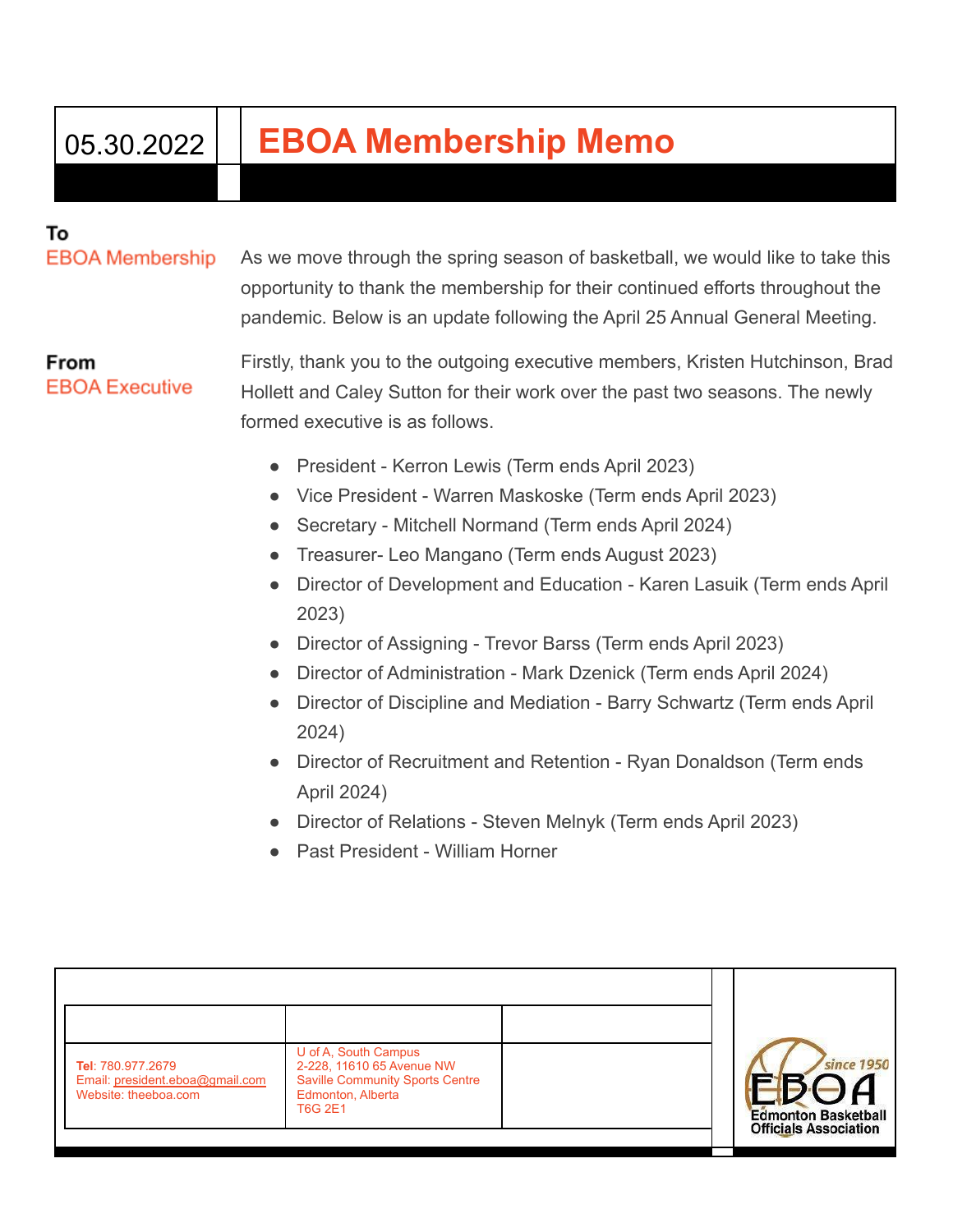Secondly, congratulations to the following recipients of EBOA Awards at the 2022 year end social.

The Bob Sexsmith Award - most improved NOCP Level 3 or 4 official.

- Doug Morris

The Ed Tomick Award is presented annually to the most improved NOCP Level 2 official.

- Florence Lopez

The Vlad Eshenko Award is presented annually to the most improved NOCP Level 1 official.

- Mahdi Kashani and Reihen Knysh

The Moe Allen Award is presented annually to our Rookie of the Year.

- Cameron Stothart

The Ron Bercov Award for Mentorship is presented to an individual who has shown ongoing leadership and commitment to the mentorship of officials within the EBOA.

- Arden Spachynski

The Herb McLachlin Development of Officials Award recognizes an individual within the EBOA that has consistently, and for a sustained period of time, assisted with the positive development of officials within our organization.

**Kathy Ross** 

The Howie Farrell "Love of the Game" Award is awarded to an individual who has shown a significant commitment to better the game through passion, service, and developing referees.

**Kerron Lewis**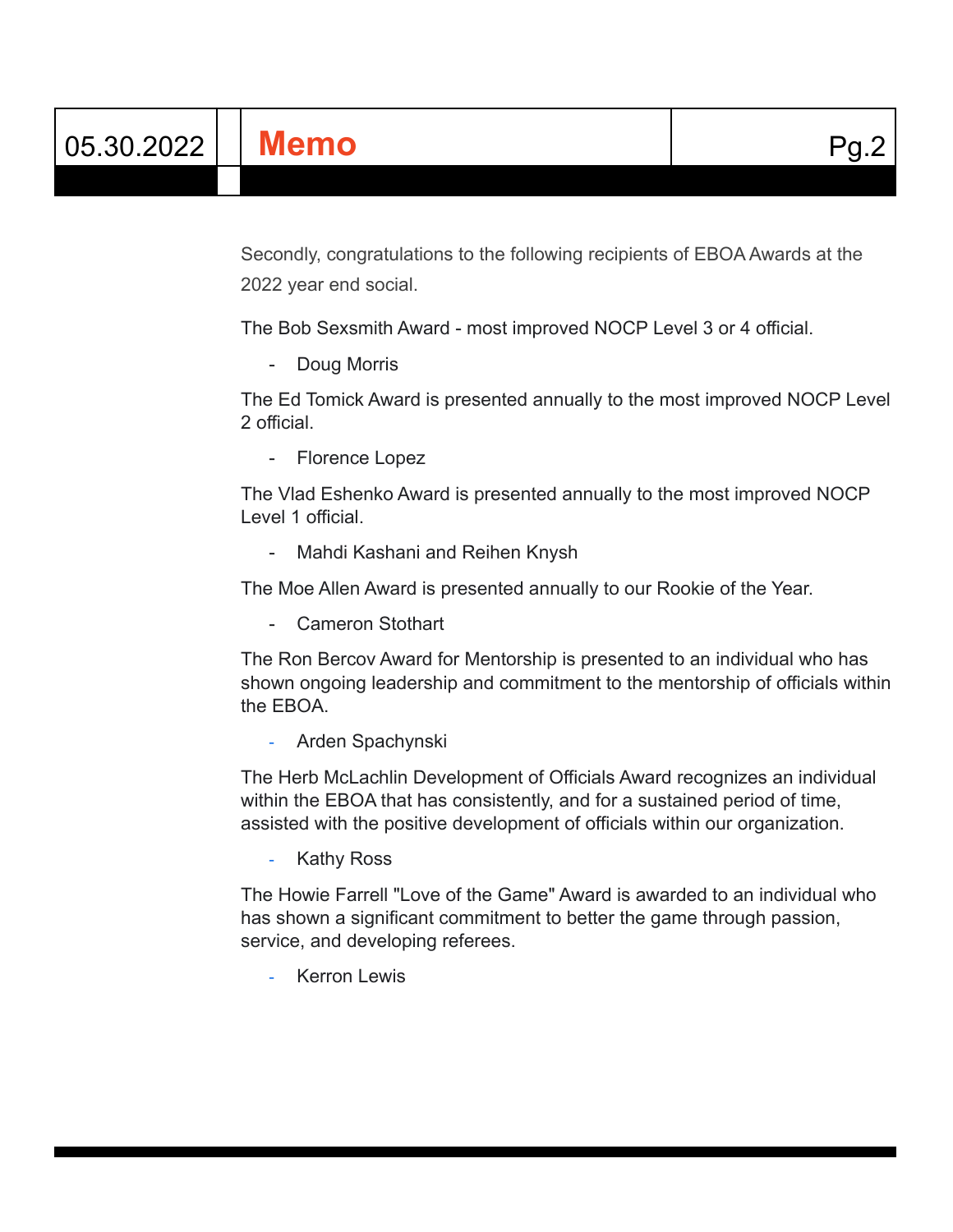The Lanny White Award for Excellence - Lanny White was a dedicated individual known for his service to the game as an official, coach and volunteer. He was a true professional that knew how to make everyone feel valued and respected.

- Perry Stothart

The EBOA Ambassador Award recognizes an individual or an organization's contributions to the EBOA through their interactions with the organization or their interactions with referees.

- Ron Hopkins, Swoosh Canada Basketball

The EBOA Service Award recognizes significant volunteer contributions to the EBOA as an organization.

Kent Heine

Thank you Steve, Mark and Warren for organizing and facilitating the event. Thanks also to the over 100 people who attended and congratulations to all the award recipients.

With the increase in ClubBasketball Tournaments-please keep your Arbiter updated! Tournament and individual game requests are coming in daily!

Most likely you want to be outside enjoying the various summer activities. However, some planning needs to take place for the upcoming 2022 - 2023 basketball season. You are being requested to complete this brief survey to better assist in the planning, and preparedness for the upcoming season. Please complete every question with the response that is most appropriate for you.

[https://docs.google.com/forms/d/e/1FAIpQLSftMmEyJgWK3rY71ufKaKTfjCYZx](https://docs.google.com/forms/d/e/1FAIpQLSftMmEyJgWK3rY71ufKaKTfjCYZxUIbeExBpH27hG8gKIG5Wg/viewform) [UIbeExBpH27hG8gKIG5Wg/viewform](https://docs.google.com/forms/d/e/1FAIpQLSftMmEyJgWK3rY71ufKaKTfjCYZxUIbeExBpH27hG8gKIG5Wg/viewform)